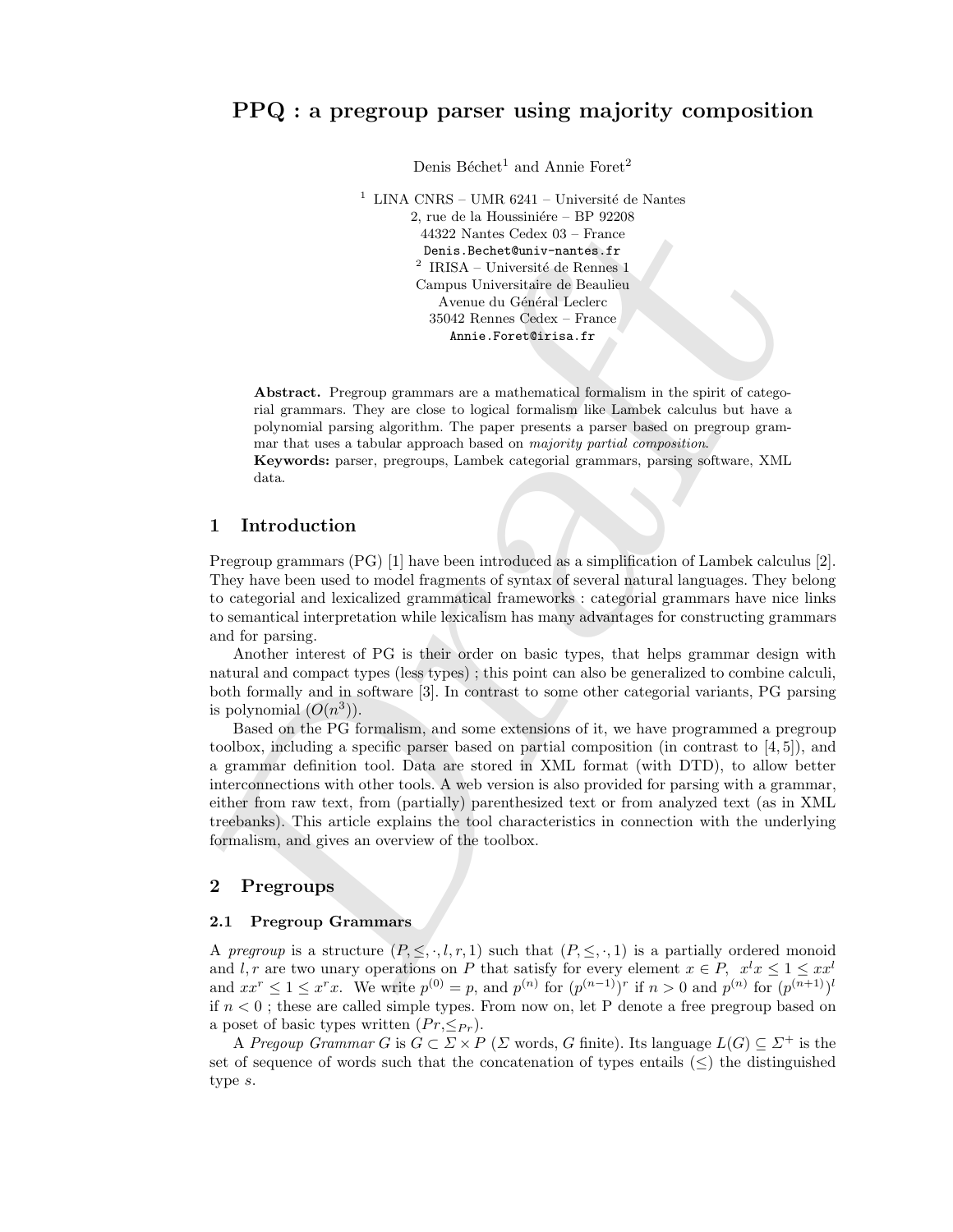Parsing can be based on rewrite rules such as:  $Xp^{(n)}q^{(n+1)}Y \stackrel{(GCON)}{\longrightarrow} XY$ if  $p \leq_{Pr} q$  and n is even or if  $q \leq_{Pr} p$  and n is odd

Parsing using partial and majority composition Rules below proceed by pairs of words (their types are separated by a comma) ; thus parsing also provides a binary tree on words.

 $-$  [C] (partial composition ) : for  $k \in \mathbb{N}$ ,  $X' = p_1^{(n_1)} \cdots p_k^{(n_k)}$ ,  $Y' = q_k^{(n_k+1)} \cdots q_1^{(n_1+1)}$ 

$$
\varGamma,Xp_1^{(n_1)}\cdots p_k^{(n_k)},q_k^{(n_k+1)}\cdots q_1^{(n_1+1)}Y,\varDelta\stackrel{\mathbb{C}}{\longrightarrow}\varGamma, XY,\varDelta
$$

if  $p_i \leq_{Pr} q_i$  and  $n_i$  is even or if  $q_i \leq_{Pr} p_i$  and  $n_i$  is odd, for  $1 \leq i \leq k$ .

 $- \stackrel{\textcircled{\textcirc}}{\longrightarrow}$  (majority composition) : if (moreover) the result's width (of  $|XY|$ ) is not greater than the maximum argument width (of  $\overline{X}X'$  and  $\overline{Y'Y}$ )

#### 2.2 Pregroup extended with iteration types

For iteration types  $p^*$ , the parser is also based on partial composition rules:

- [C] (partial composition ) : for  $X'Y' \leq Z'$ , with  $Z'$  empty (as 1) or  $a^{*(2k+1)}$ :

$$
\Gamma, XX', Y'Y, \Delta \stackrel{C}{\longrightarrow} \Gamma, XZ'Y, \Delta
$$

 $\left[\stackrel{\circ}{\longrightarrow}\right]$  (majority composition) : if (moreover) at most a half of the argument is in the result  $(|X'| \geq |X| \text{ or } |Y'| \geq |Y|)$ .

– [C] (partial composition) : fi  $h \ge \mathbb{N}$ ,  $Y = p_1^{(n_1)} \dots p_k^{(n_k)}$ ,  $Y = p_k^{(n_k+1)} \dots p_k^{(n_k)}$ ,  $Y = p_k^{(n_k+1)} \dots p_k^{(n_k)}$ ,  $Y = p_k^{(n_k+1)} \dots p_k^{(n_k)}$ ,  $Y = p_k^{(n_k+1)} \dots p_k^{(n_k)}$ .<br>
if  $p_k \le p, q_k$  and  $p_k$  is even or if  $q_k \le p, p_k$  and Example 1. Let us see the following sentence taken from "Un amour de Swann" by M. Proust: Maintenant, tous les soirs, quand il l'avait ramenée chez elle, il fallait qu'il entrât.<sup>3</sup> In Fig. 1 we show a proof of correctness of assignment of types to its fragment. The primitive types used in this proof are:  $\pi_3$  and  $\overline{\pi_3}$  = third person (subject) with  $\pi_3 \leq \overline{\pi_3}$ ,  $p_2$  = past participle,  $\omega =$  object,  $s =$  sentence,  $s_5 =$  subjunctive clause, with  $s_5 \leq s$ ,  $\sigma =$  complete subjunctive clause,  $\tau$  = adverbial phrase. This grammar assigns s to the following sentence:



# 3 Parsing using majority partial composition

A Cocke-Younger-Kasami (CYK) algorithm for pregroup grammar can be developed. The granularity of this algorithm is words (or entries if the lexicon assigns also types to a sequence of words like "pomme de terre" (potato in French)). This method presented in [6] has been implemented into a tabular parser together with other components:



 $3$  [FR: Now, every evening when he took back her to her home, he ought to enter]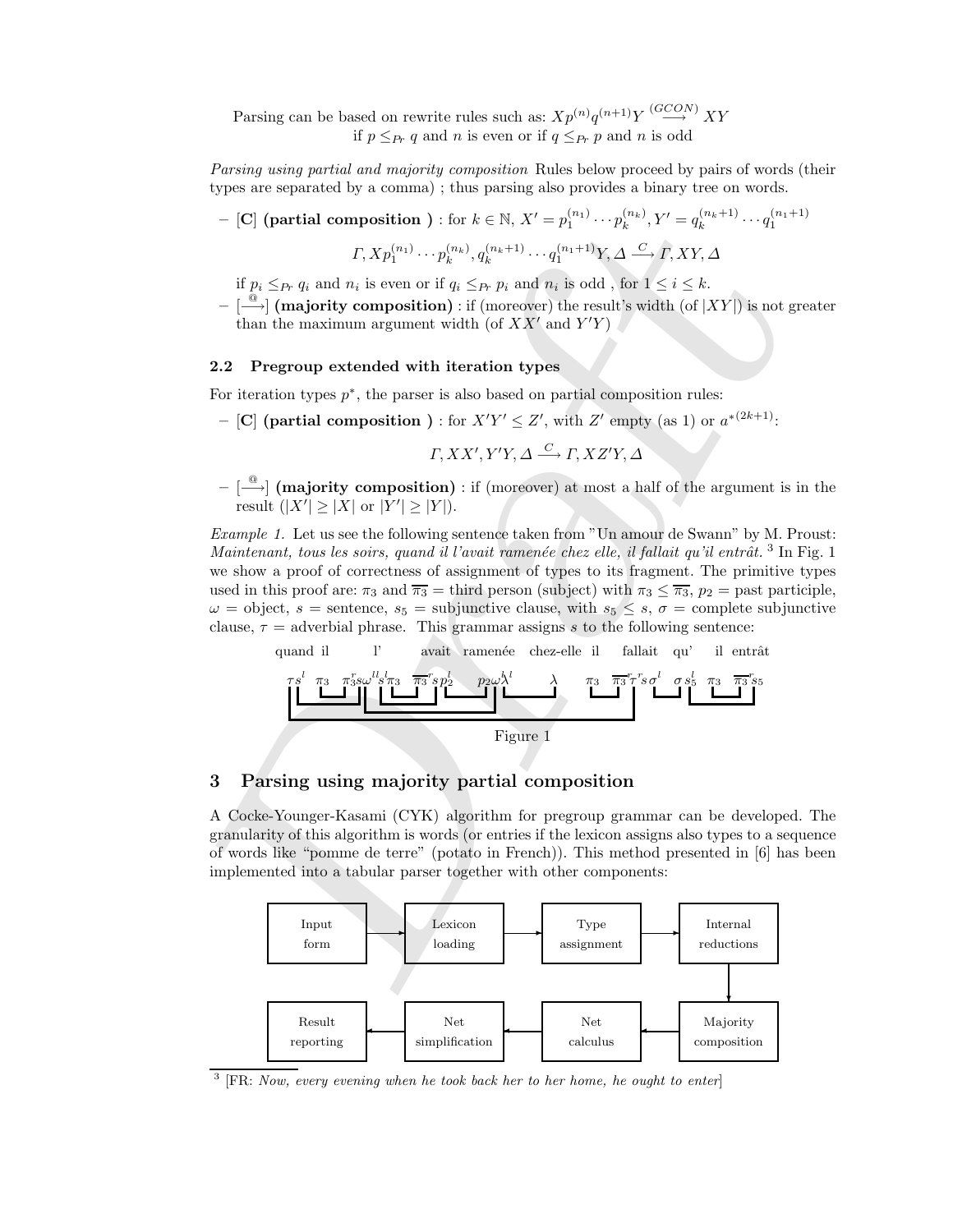#### Input form.

| New Victorian Robert W. Co.                                           |              |       |                         |  |  |
|-----------------------------------------------------------------------|--------------|-------|-------------------------|--|--|
| Owner the number anyons of Ferrill Test Grammar (or Presid ambition). |              |       | $-10$                   |  |  |
| Franch Test Grammar (on Proust seatcaces)                             |              |       |                         |  |  |
| Reference services have and even Dr.                                  |              |       |                         |  |  |
|                                                                       |              |       |                         |  |  |
| Photos case of the Palmeter senders on and norm. Pa-                  |              |       |                         |  |  |
| National entry les sons manufé l'estat commer à Salad av V em le      |              | $-10$ | <b>Base of accounts</b> |  |  |
| Outlook                                                               |              |       |                         |  |  |
| <b>Only showing next</b>                                              | ×            |       |                         |  |  |
| Most ford out                                                         | 8            |       |                         |  |  |
| Nazimum rumber of cleans accounts neb-                                | m            |       |                         |  |  |
| Show only one pregnace net for each instigement of Episod             | n            |       |                         |  |  |
| Show also artisted hypes on announce nets.                            |              |       |                         |  |  |
| <b>Stor Bank</b>                                                      |              |       |                         |  |  |
| Most and worker hours                                                 |              |       |                         |  |  |
| All basic buyer-correspond to a correct earliering                    | <b>SKYSS</b> |       |                         |  |  |
| Scale of economic nets learnest to                                    |              |       |                         |  |  |
| <b>UNE INVAN</b>                                                      | Ē            |       |                         |  |  |
| Fabor input tracchard ON Jones                                        |              |       |                         |  |  |
| <b>SHAMPLINES</b><br><b>Show hat distribution</b>                     | u            |       |                         |  |  |
|                                                                       | ŗ.           |       |                         |  |  |
| <b>Industrials survive local</b>                                      |              |       |                         |  |  |
| <b>Terfense minute</b><br>Partial companies without extense hours     | Б<br>Б       |       |                         |  |  |
| Be not additioned deduced by internal reduction.                      | Ξ            |       |                         |  |  |
|                                                                       |              |       |                         |  |  |
| <b>Bout the first Prest</b>                                           |              |       |                         |  |  |

#### Lexicon loading.

```
<?xml version="1.0" encoding="UTF-8"?>
<grammar>
 <pregroup>
 <order inf="n" sup="n-bar"/>
...
</pregroup>
 <sentence type="s"/>
 <lexicon>
  <w><mot>whom</mot>
     <type><simple atom="q'"/>
           <simple atom="o" exponent="-2"/>
           <simple atom="q" exponent="-1"/>
     </type>
 \langle/w\rangle...
</lexicon>
</grammar>
```
This form selects one of the grammar, asks for the input string (alternatively, one may choose one or all samples that are associated to the selected lexicon). Several options are also offered. For instance, the parser can show only a limited number of analyses (ten by default). The user can enter a different limit. An option selects if the input is a string or an XML tree. In this case, the parser can also follow the XML structure when computing majority partial composition.

and online and point than the content can be observed and the set of a stating and different limit. An option set of a stating of the layer stating of the set of the set of the set of the set of the set of the set of the Grammars are described in XML files. A grammar defines a partial order on basic types, a set of basic types that are considered to form the correct sentences and a lexicon that associated to an entry (a list of tokens) a set of types. It is also possible to describe special entries with a regular expression that is useful for instance for the class of numerical number or the class of proper noun (that starts with an upper case letter). To improve the efficiency of this step that may be very long if the lexicon is big (Lefff 2.5.5[7] has 534753 entries – The PPQ XML corresponding lexicon is a file whose size is 31,367,146 bytes), a compressed text format or a SQLite database can be used.

With an indexed table, even a big lexicon is accessed very quickly (less than a second rather than several tens of seconds). In fact, the parser does not load all the lexicon. It selects the entries that correspond to the input string.

Type assignment to words/entries. This step assigns to each list of tokens of the input string a set a pregroup types. The input string is split into tokens using spaces and several regular expressions For instance *l'homme* (the man in French) is segmented into two tokens:  $l'$  and *homme.* If the string is split in *n* tokens, there are  $n \times (n+1)/2$  possible entries. Each one is searched in the lexicon and defines the initial value of the parsing matrix that computes the types associated with each segment of tokens of the input string.

Internal reduction of types. Because the main step of the parser is based on majority partial composition, a completion using internal reduction must be performed on the types computed during the previous step (see  $\vert 6 \vert$ ). Usually this step is not useful because the types in the grammar cannot be reduced or the grammar already includes all the derived types.  $\mathbf{F}$  and  $\mathbf{F}$  are  $\mathbf{F}$  and  $\mathbf{F}$  and  $\mathbf{F}$  are  $\mathbf{F}$  and  $\mathbf{F}$  14). The second of  $\mathbf{F}$ 

| Majority partial composition of sequence of entry. |  |  |  |
|----------------------------------------------------|--|--|--|
|----------------------------------------------------|--|--|--|

| $cell$ 1-4<br>q'                  |                                     |            |                       |  |
|-----------------------------------|-------------------------------------|------------|-----------------------|--|
| cell 1-3<br>q'oll p 2l            | $cell$ 2-4<br>$ q \circ l $         |            |                       |  |
| $cell$ 1-2                        | $cell$ 2-3<br>q p_2 <sup>l</sup>    | $cell$ 3-4 |                       |  |
| cell 1-1                          | $cell$ 2-2                          |            | $ cell 3-3  cell 4-4$ |  |
| q' o <sup>ll</sup> q <sup>l</sup> | q p 2 <sup>l</sup> π 2 <sup>l</sup> | $ \pi_2$   | p 2 o <sup>l</sup>    |  |
| whom                              | have                                | you        | seen                  |  |

This step computes the parsing matrix with the result of majority partial composition (rather than using production rules of the Chomsky normal form of a context-free grammar for CYK algorithm). Of course, because we also want to describe the resulting analyses as pregroup nets, the matrix is in fact a complex directed acyclic graph. This matrix may be displayed by the parser at the end of the report. The matrix of "whom have you seen" as input string for Test grammar is displayed on the left.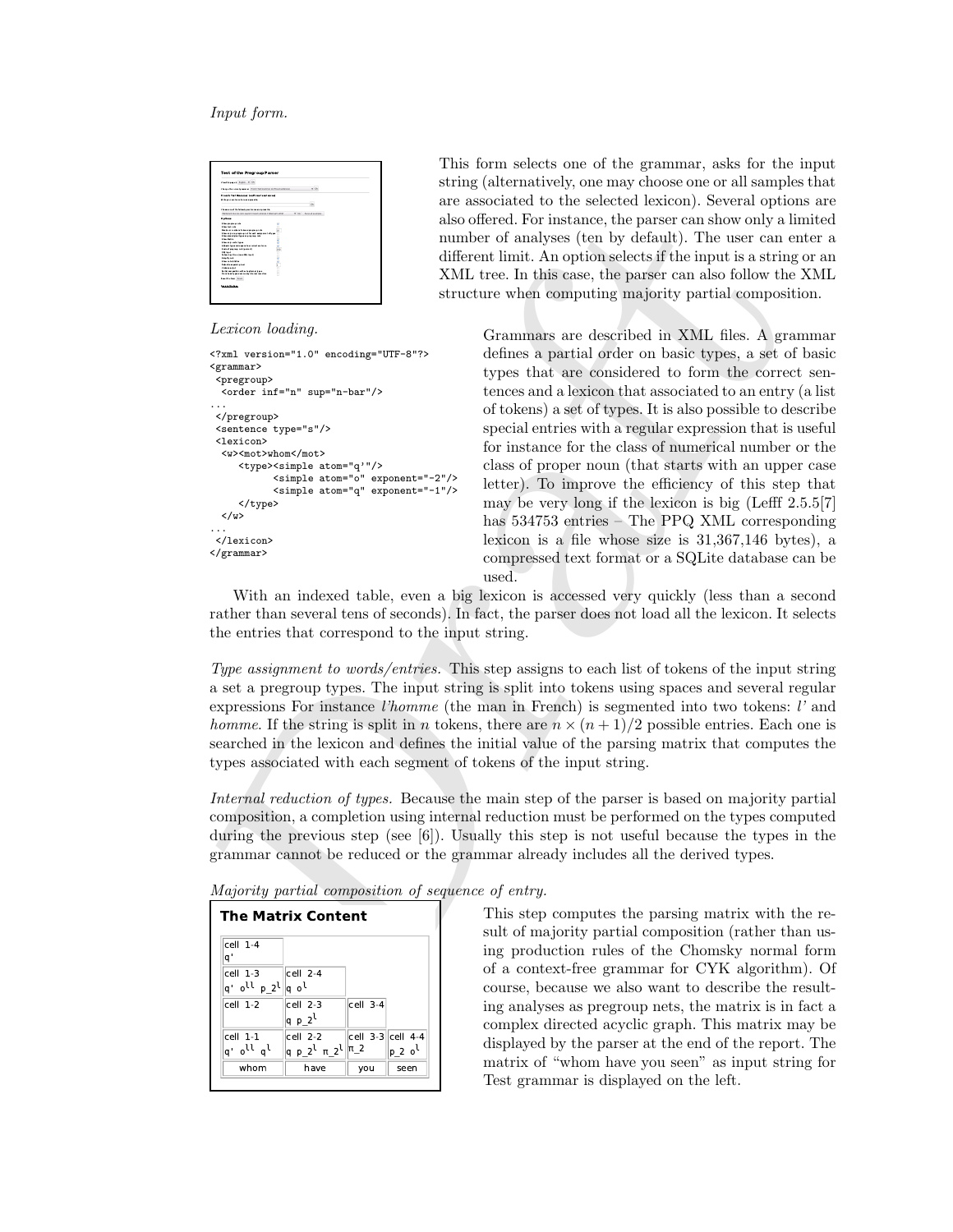Net calculus. This step computes representation of the analyses of the parser. They are called pregroup nets. In a net, each entry is associated to a pregroup type and the link represents the different axioms that associate two by two the simple types. This representation is close to a dependency tree except that the structure is a graph rather than a tree. Moreover, with the introduction of iterative simple types[8], a simple type can be connected to more than one other simple type, as the following example shows.



Net simplifications. This step simplifies nets by suppressing the iterated simple types that are not used and by taking into account cut annotations (see Section 4).

Result reporting. This step puts together all the results and presents it using different formats. Actually, there are three possible output formats: an HTML format useful for a web server, a text output that is suitable for a terminal and an XML format that may be used if the output needs to be processed by another program.

# 4 Parsing with added cuts

Not simplifications. This step simplifies are the measurements in the simple particle in the simple particle in the simple particle in the simple particle in the simple particle and the simple particle and the simple of t Grammars based on free pregroups even with iterative simple types are context free. Thus, for several complex syntactical constructions some types must include a way to cross part of the environment. This is particularly the case for non projective dependencies. For instance, the French clitics are placed between the verb and the subject: In "il la mange" (he is eating it) "la" is between "il" and "mange". The previous example shows such a construction. The clitic "l'" is assigned  $\pi_3^r so^{ll} s^l \pi_3$ . The main simple type is  $o^{ll}$ . The rest enables the crossing of two axioms (one corresponding to  $\pi_3^r$  and  $\pi_3$ , the other to s and s<sup>l</sup>).

To solve this problem, PPQ uses cut annotations on the types assigned to special words like clitics or adverb. These annotations that can be seen as a limited form of semantical interpretation replace two normal axiom links by a long distance axiom link.

The previous French example has such annotations for the type associated to the clitic l'. Here two cuts have been added, one between  $\pi_3^r$  and  $\pi_3$  and one between s and s<sup>l</sup>. Thus on the net, the axiom between  $\pi_3$  of il and  $\pi_3^r$  of l' and the axiom between  $\pi_3$  of l' and  $\pi_3^r$  of avait are replaced by a single long distance axiom between  $\pi_3$  of il and  $\pi_3^r$  of avait. Another long distance axiom is created for the other cut that links  $s^l$  of quand and  $s^2$  of avait.

On the final picture, these special long distance axioms are shown as dashed red lines. Such lines can cross other axioms. The cut simple types are also erased from the picture. This interpretation is performed during the net simplification step.



# 5 Grammar construction

Other packages concern the construction of XML pregroup grammars : xslt programs have been developed for this task, including a specific mode for the French Paris7 Treebank. Another set of programs (XML2CTX, LIS2XML) provides an interface with Camelis/Glis (http://www.irisa.fr/LIS/ferre/camelis/index.html) an implementation of Logical Information Systems (LIS), allowing navigation. A user can define a lexicon with Glis, then save it